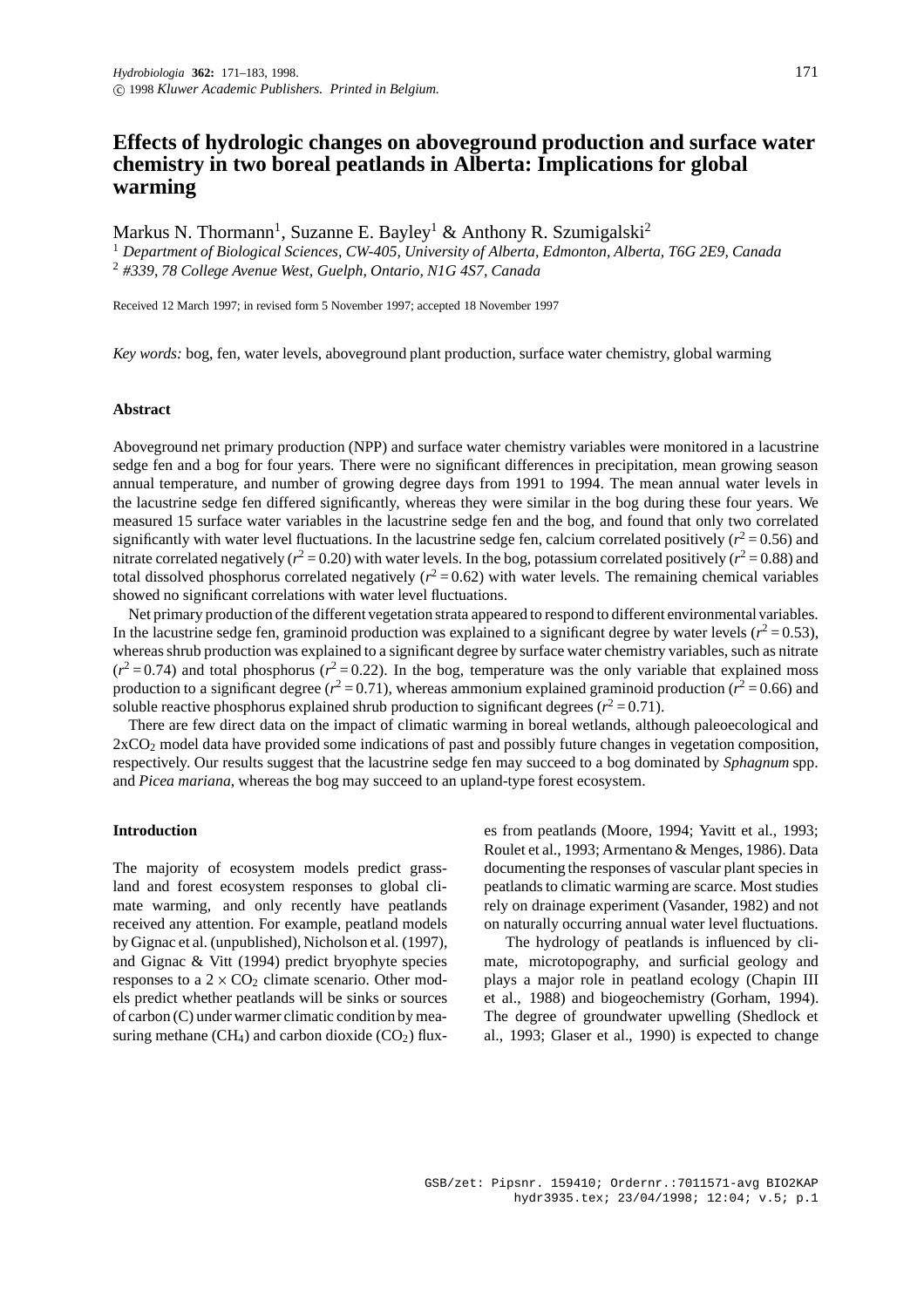under global warming (Gorham,1994; Gorham, 1988). This is predicted to result in alterations of the peatland microclimate, such as surface radiation, peat temperature regime, and evapotranspiration. These microclimatic alterations affect plant growth, nutrient mineralization, and emissions of trace gases, such as  $CO<sub>2</sub>$  and CH4 (Dise et al., 1993).

Our objectives were to monitor seasonal fluctuations of the water table, and to determine the effects of these fluctuations on aboveground plant production and 15 surface water chemistry variables. Inferences regarding the possible effects of global climate warming on aboveground plant production and surface water chemistry in these two peatlands are drawn from our results based on these seasonal fluctuations. Our study differs from those involving the drainage of peatlands (Vasander, 1982) in that it examines naturally occurring fluctuations of the water level in unaltered peatlands. Aboveground plant production, water level fluctuations, and surface water chemistry variables were measured in a lacustrine sedge fen and a bog in southern boreal Alberta from 1991 through 1994. We hypothesize that: (1) production of graminoids and mosses will decrease as the water level drops, because graminoid and moss production correlate positively with water levels (Szumigalski & Bayley, 1997; Thormann & Bayley, 1997b; Zoltai and Vitt, 1990), (2) production of shrubs will increase, because shrub production correlates negatively with water levels (Szumigalski & Bayley, 1997; Thormann & Bayley, 1997b), and (3) surface water nutrient concentrations will decline with a drop in the water level due to decreased water flow rates.

#### *Study area and site descriptions*

The bog is located north of Bleak Lake (54° 41' N and  $113° 28'$  W) and the lacustrine sedge fen is located east of Perryvale  $(54^{\circ} 28' N, 113^{\circ} 19' W)$  (Figure 1). Vitt et al. (1995) studied this bog and this lacustrine sedge fen (their 'extreme-rich fen') previously. The climate of the area is characterized by mild summers, and cold, snowy winters (Environment Canada, 1982). Table 1 summarizes climatic variables for these two peatlands from the Athabasca 2 weather station (Environment Canada, 1982). Both peatlands lie within the Subhumid Low Boreal ecoclimatic region of Canada (Ecoregions Working Group, 1989). Nomenclature for *Sphagnum* follows Anderson (1990) and for other mosses Anderson et al. (1990), while that of the vascular plants follows Packer (1983). General descriptions of the two sites are as follows:

# *Bog*

The bog is a large, raised ombrotrophic island within a large peatland complex (approximately 260 ha). The peat is 5 m thick and is raised 0.3–0.5 m above an abjacent poor fen water track. A sparse tree layer of *Picea mariana* (Mill.) BSP. covers about 25% of the wooded part of the bog, whereby the remainder of this site is open. In the entire bog, *Ledum groenlandicum* Oeder dominates the ericaceous shrub layer (percent cover is approximately 75%), while the sparse graminoid stratum consists primarily of *Smilacina trifolia* (L.) Desf. and *Eriophorum vaginatum* L. *Sphagnum fuscum* (Schimp.) Klinggr. comprises about 90% of the moss layer.

# *Lacustrine sedge fen*

This site is a large expanse of sedge-dominated peatland (approximately 270 ha) with 2–2.5 m of peat situated beside a large body of water (approximately 62 ha). The vascular vegetation consists primarily of *Carex lasiocarpa* Ehrh. and *C. diandra* Schrank. Shrubs comprise only about 5% of the peatland cover and consist exclusively of *Salix pedicellaris* Pursh and *Betula pumila* L. *var. glandulifera* Regel. The moss stratum is discontinuous and dominated by *Drepanocladus aduncus* (Hedw.) Warnst. There is no tree stratum in this fen.

# **Methods**

Detailed descriptions of the methods employed to measure the aboveground net primary plant production (NPP) of the moss, graminoid, shrub, and tree strata are presented in Thormann & Bayley (1997a). Briefly, Clymo's (1970) cranked wire method was employed to measure moss growth in the bog three times each year. Due to the microtopography of the lacustrine sedge fen, the moss mat was harvested in quadrats three times each year, and growth of the dominant species was determined from innate characteristics (difference in leaf colour between new and previous year's growth) (cf. Vasander, 1982; Vitt & Pakarinen, 1977). Random multiple aboveground harvests along two transects (five quadrats per transect) in both sites were performed in late June, late July, and late August from 1991 to 1994 (vascular NPP was not determined in the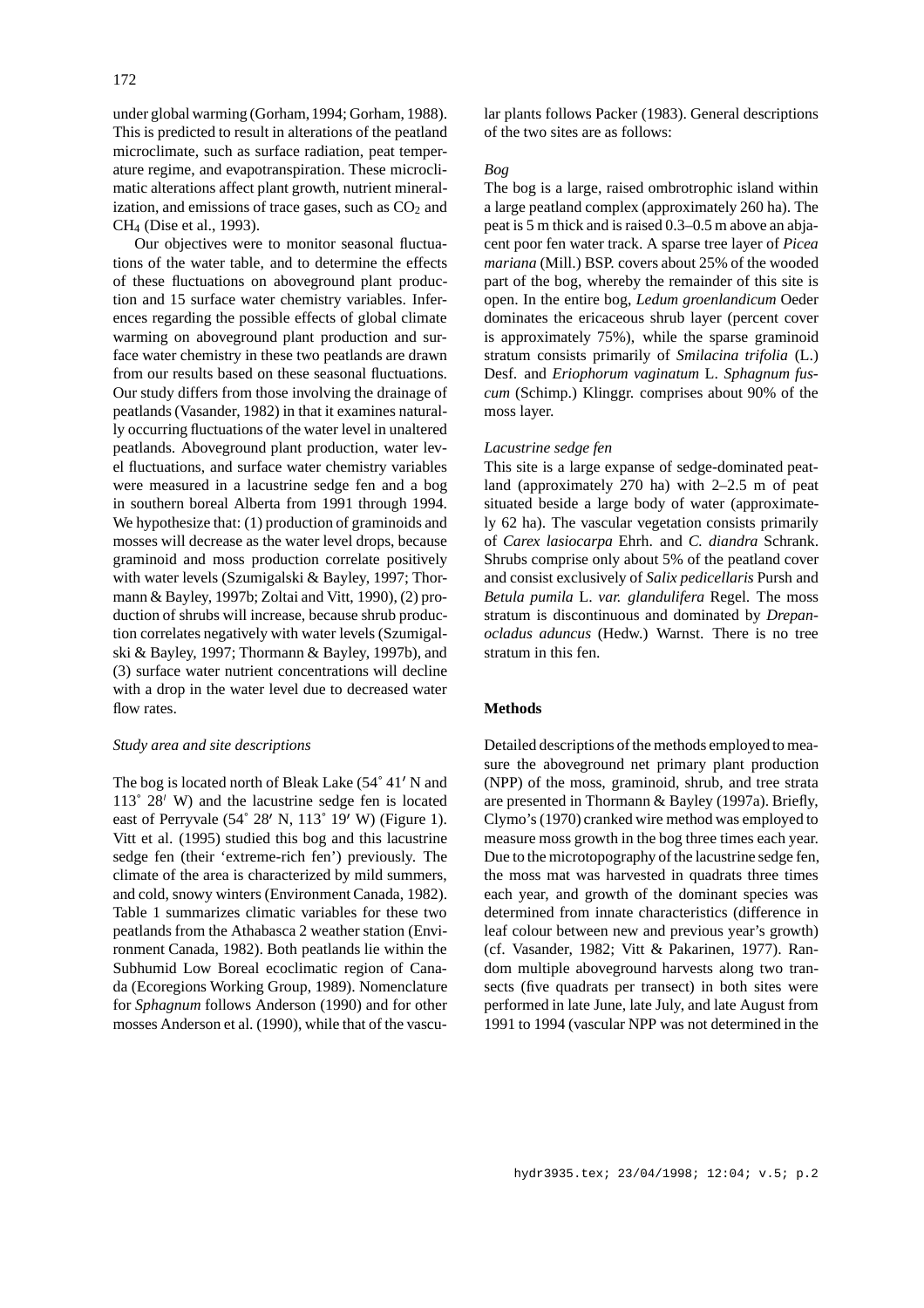

*Figure 1*. Relative location of the two peatlands (1 = bog, 2 = lacustrine sedge fen) and the Athabasca 2 weather station (A2) in central Alberta, Canada.

bog in 1993) to measure aboveground production of the graminoid and shrub (terminal and radial production) strata, and to determine their peak production annually. Tree production in the bog was estimated from Szumigalski & Bayley (1996). Belowground biomass was not determined as part of this study; however, it may account for up to 90% of the total production of sedges (Wallén, 1993; Sjörs, 1991; Bernard & Gorham, 1978). Therefore, our production values for *Carex* spp. in the lacustrine sedge fen may be substantially underestimated, affecting total graminoid and total plant production values.

The methods employed to collect and analyze water samples follow Vitt et al. (1995). Water samples were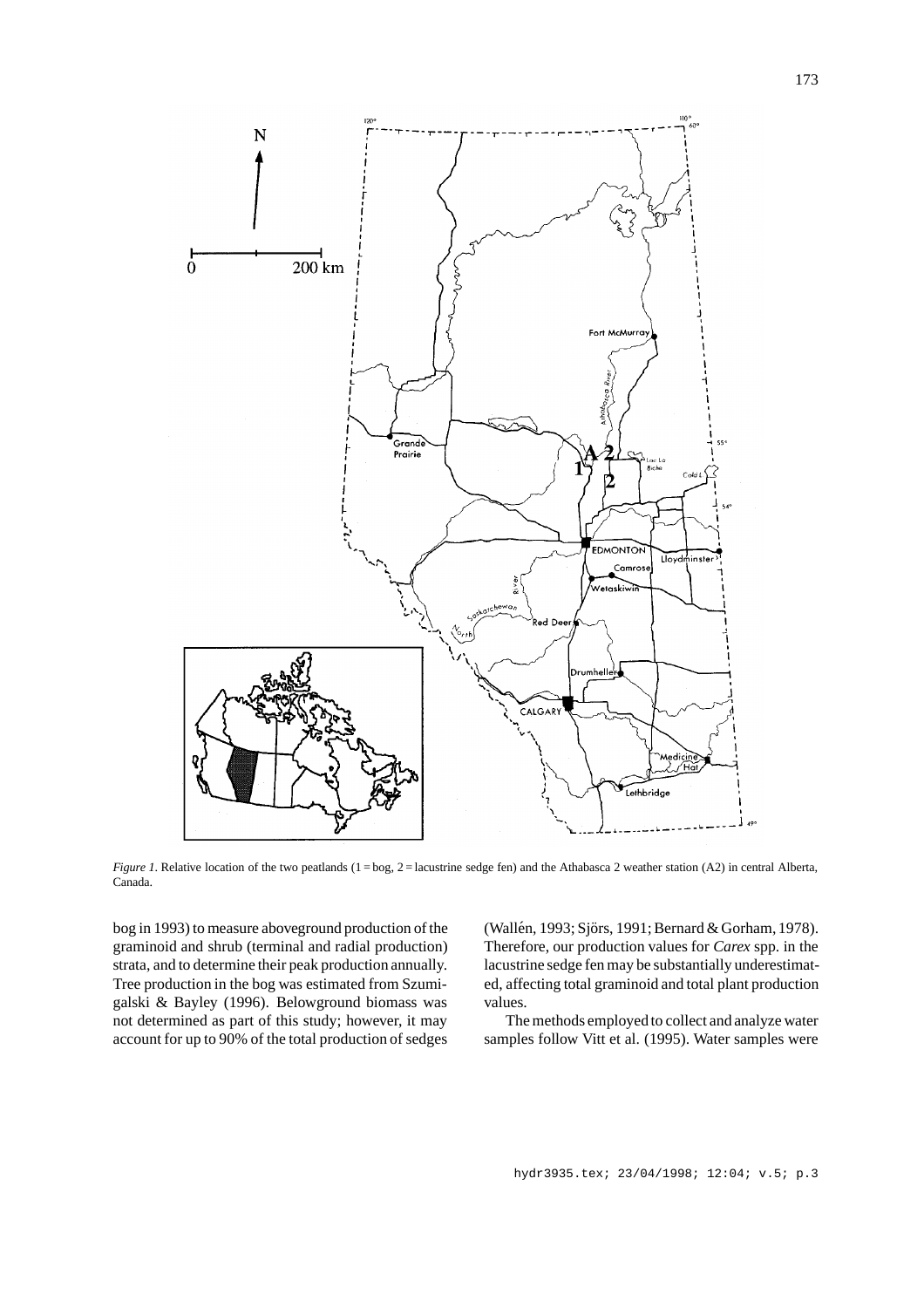| Athabasca 2             | May   | June  | July  | August | May-August       |
|-------------------------|-------|-------|-------|--------|------------------|
| weather station         |       |       |       |        | Means and Totals |
| 1991                    |       |       |       |        |                  |
| Mean temp $(^{\circ}C)$ | 11.5  | 13.8  | 16.8  | 18.3   | 15.1             |
| <b>GDD</b>              | 203.3 | 265.0 | 366.7 | 412.6  | 1247.6           |
| Precip. (mm)            | 60.4  | 100.2 | 54.2  | 43.4   | 258.2            |
| Precip. days            | 11.0  | 17.0  | 14.0  | 9.0    | 51.0             |
| 1992                    |       |       |       |        |                  |
| Mean temp $(^{\circ}C)$ | 9.6   | 15.1  | 15.1  | 14.3   | 13.5             |
| <b>GDD</b>              | 153.9 | 302.9 | 314.0 | 290.1  | 1060.9           |
| Precip. (mm)            | 50.2  | 55.2  | 84.0  | 45.6   | 235.0            |
| Precip. days            | 11.0  | 12.0  | 16.0  | 8.0    | 47.0             |
| 1993                    |       |       |       |        |                  |
| Mean temp $(^{\circ}C)$ | 11.4  | 13.4  | 14.9  | 14.7   | 13.6             |
| <b>GDD</b>              | 198.0 | 251.9 | 306.1 | 300.2  | 1056.2           |
| Precip. (mm)            | 39.2  | 73.4  | 237.4 | 83.8   | 433.8            |
| Precip. days            | 6.0   | 12.0  | 21.0  | 13.0   | 52.0             |
| 1994                    |       |       |       |        |                  |
| Mean temp $(^{\circ}C)$ | 10.9  | 14.1  | 16.7  | 15.7   | 14.4             |
| <b>GDD</b>              | 197.0 | 271.4 | 361.6 | 331.1  | 1161.1           |
| Precip. (mm)            | 65.4  | 110.2 | 116.2 | 30.6   | 322.4            |
| Precip. days            | 11.0  | 15.0  | 17.0  | 6.0    | 49.0             |
| Long term average       |       |       |       |        |                  |
| Mean temp $(^{\circ}C)$ | 10.1  | 14.1  | 16.2  | 14.8   | 13.8             |
| Precip. (mm)            | 44.9  | 80.1  | 90.0  | 68.2   | 283.2            |

*Table 1*. Climatic data for May–August 1991 to 1994 and long term (1951–1980) averages from the Athabasca 2 weather station. Growing degree days (GDD) are measured as the sum of daily temperatures above 5 degrees Celcius.

collected at monthly intervals in 1991 and 1992 (Szumigalski & Bayley, 1997) and at bimonthly intervals in 1993 and 1994 from the same small depressions dug into the peat throughout the ice-free season. Water samples were analyzed for nitrate  $(NO<sub>3</sub><sup>-</sup>)$ , ammoni $um(NH<sub>4</sub><sup>+</sup>)$ , soluble reactive phosphorus (SRP), total dissolved phosphorus (TDP), total phosphorus (TP), potassium  $(K^+)$ , sodium  $(Na^+)$ , calcium  $(Ca^{2+})$ , magnesium  $(Mg^{2+})$ , chloride (Cl<sup>-</sup>), sulfate (SO<sub>4</sub><sup>2-</sup>), pH, alkalinity, bicarbonate  $(HCO<sub>3</sub><sup>-</sup>)$ , and conductivity (adjusted for pH and temperature).

Environment Canada (1982) provided climatic data from the Athabasca 2 weather station (Figure 1), including the quantity and timing of precipitation, number of growing degree days (GDD, the sum of mean daily temperatures above 5 ˚C), and air temperatures (Table 1).

Water level fluctuations were measured with Steven's F water level recorders in the lacustrine sedge fen from 1991 through 1994 (Szumigalski & Bayley, 1997; Thormann & Bayley, 1997b). In the bog, a Steven's F water level recorder was used in 1991 and 1992 (Szumigalski & Bayley, 1997), while a permanently attached meter stick was used to monitor water level fluctuations in 1993 and 1994 (Thormann & Bayley, 1997b). In both sites, the meter stick measurements were related to measurements from a pore water sampler, which was used to determine the relative position of the water table to the moss surface. We did not measure water flow rates in either site.

The depth of oxidation was determined in 1991 and 1992 as outlined by Bridgham et al. (1991) by measuring the depth of rust on steel welding rods inserted into the peat. The rods were retrieved at monthly intervals from May to October, and the distance from the moss surface to the lowest extent of rust on the rods was measured and assumed to be the depth of the acrotelm (oxygenated peat horizon).

Moss, graminoid, and shrub aboveground production, amounts of precipitation, growing degree days, and air temperatures (dependent variables) were analyzed with one-way ANOVAs to determine significant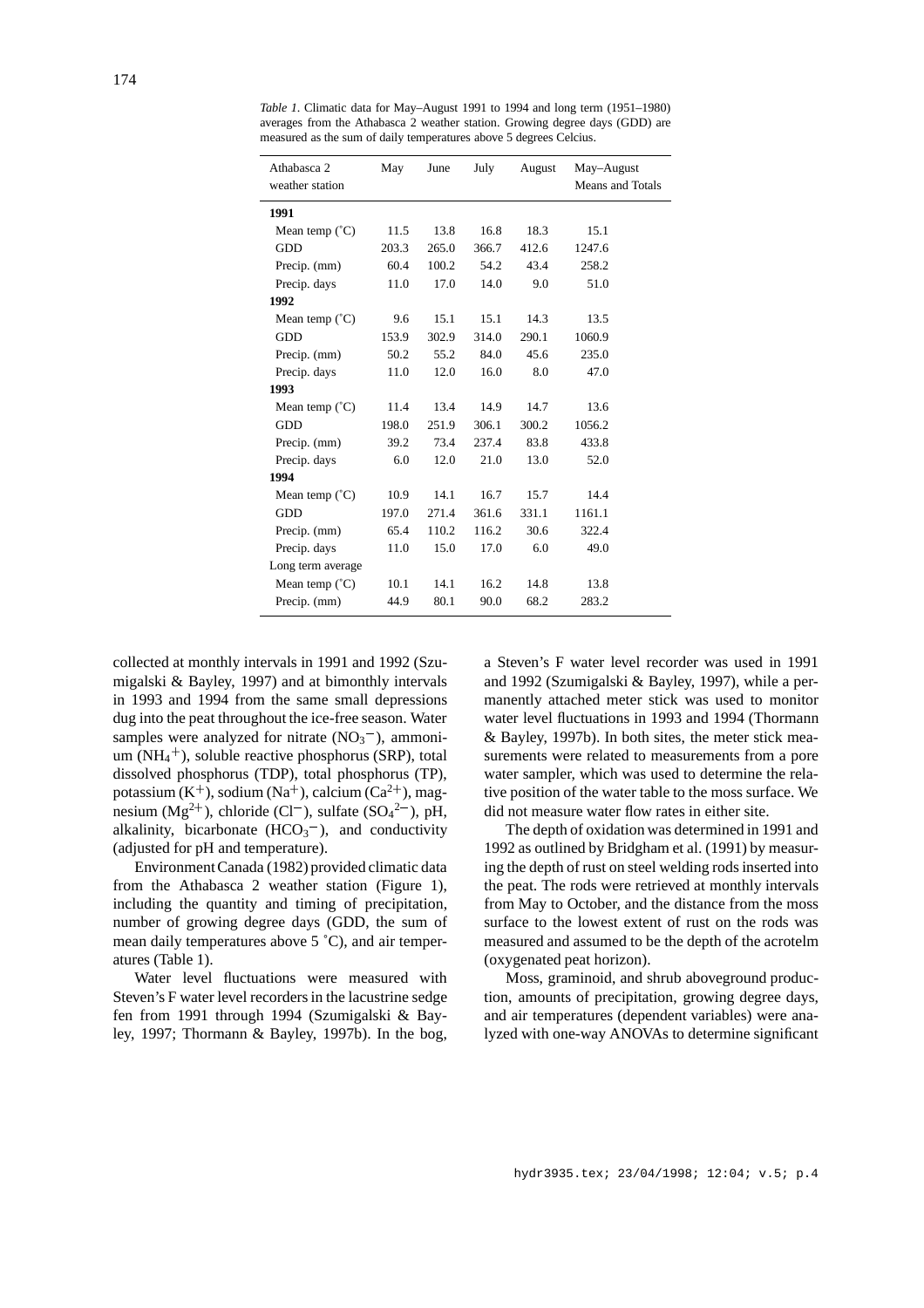

*Figure 2*. Mean ( $\pm$  SE) peak vascular and non-vascular aboveground plant production and total aboveground plant production (g m<sup>-2</sup> year<sup>-1</sup>) in the lacustrine sedge fen from 1991 to 1994 in relation to the water level (relative to the moss surface, 0 cm) . Error bars absent where  $SE < 10 \text{ g m}^{-2}$  year<sup>-1</sup> (columns) and  $SE < 1.5$  cm (symbols) (mean annual water levels). Note the different scales on the y-axes.

variations among and within years (independent variables) from 1991 through 1994 for each site. Tukey tests were used to make pairwise comparisons after the detection of significance from the ANOVAs. Total aboveground plant production could not be analyzed using ANOVAs due to the differential responses of different vegetation strata to the same environmental variable (Szumigalski & Bayley, 1996); however, total annual aboveground NPP values with standard errors are provided in Figures 2 and 3. Multiple stepwise regressions were used to examine the relationships among surface water chemistry and climatic variables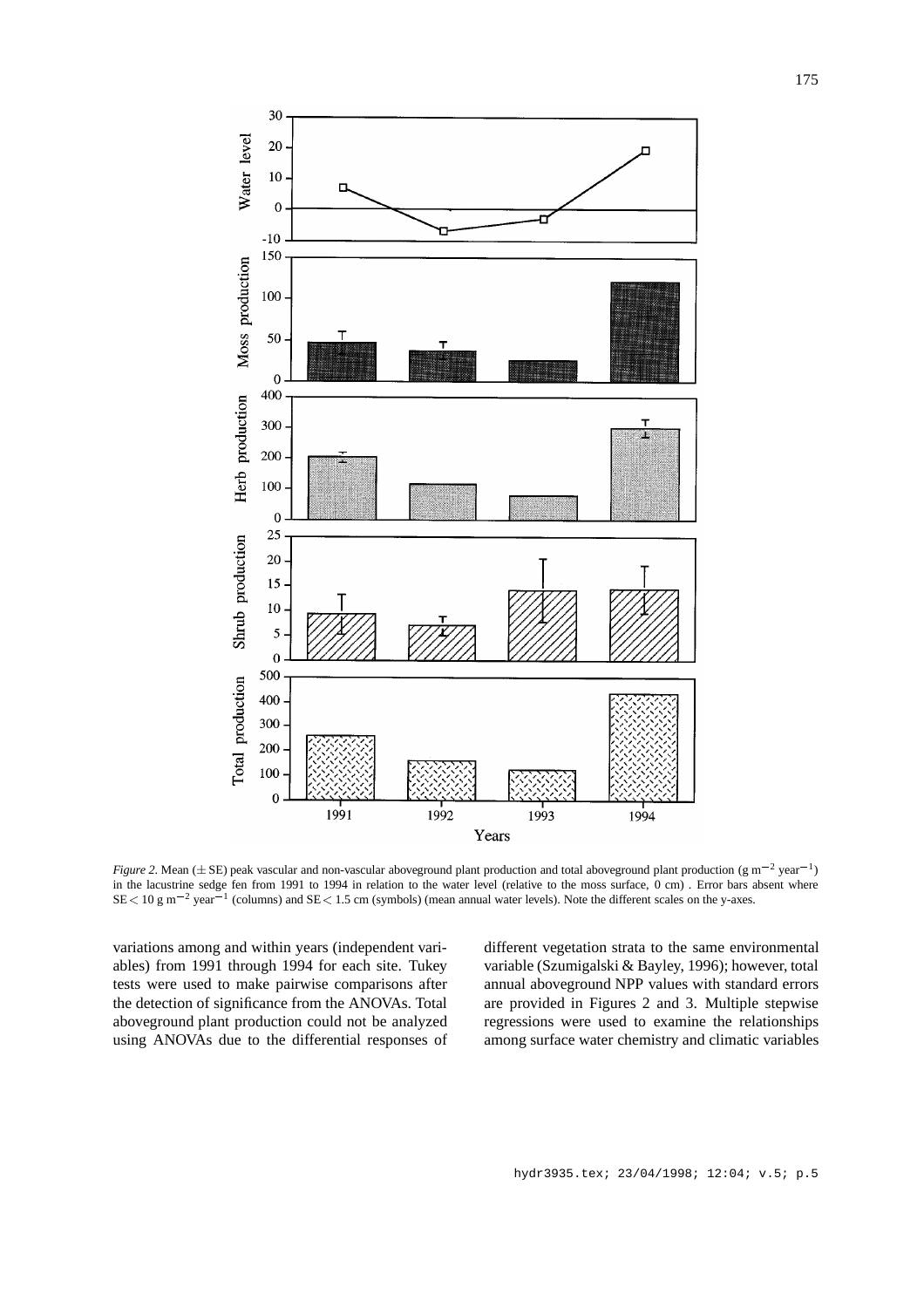

*Figure 3*. Mean ( $\pm$  SE) peak vascular and non-vascular aboveground plant production and total aboveground plant production (g m<sup>-2</sup> year<sup>-1</sup>) in the bog from 1991 to 1994 in relation to the water level (relative to the moss surface, 0 cm). Vascular and total aboveground plant production were not measured in 1993. Error bars absent where  $SE < 8 \text{ g m}^{-2}$  year<sup>-1</sup>. Note the different scales on the y-axes.

and moss, graminoid, and shrub aboveground production from 1991 through 1994. Regressions and correlation coefficients were determined between all surface water chemistry variables (some data were transformed) and water levels. Autocorrelation analyses were performed for all surface water nutrient variables

to determine any correlation between successive samples within each site, and Pearson correlation coefficients were determined among all surface water chemistry and climatic variables within each site to establish if any of the nutrient or climate variables were correlated with each other. Some data deviated slightly from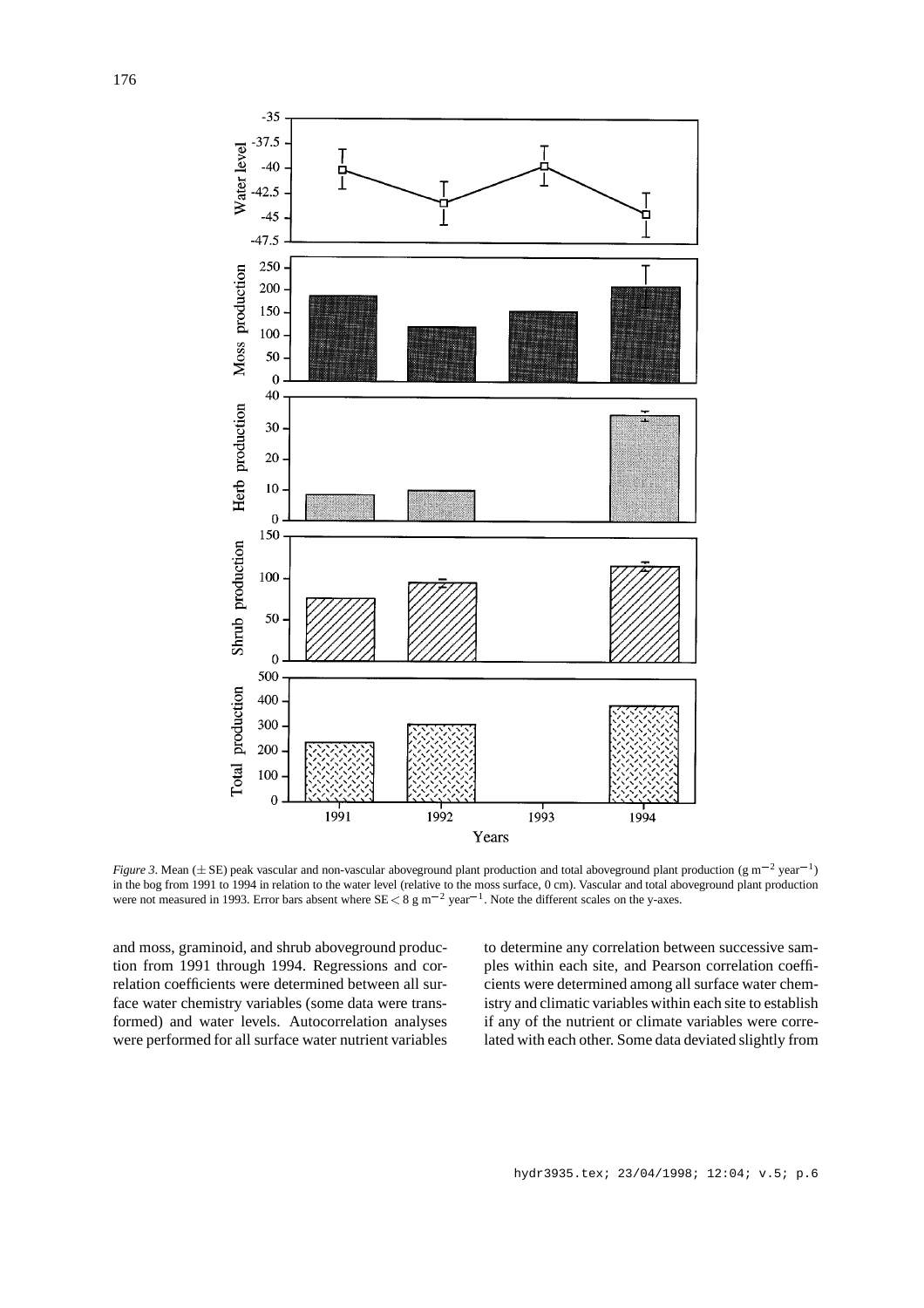

*Figure 4*. Nitrate  $(NO<sub>3</sub><sup>-</sup>, \mu g l<sup>-1</sup>)$  calcium ion  $(Ca<sup>2+</sup>, mg l<sup>-1</sup>)$ surface water concentrations in relation to the water level relative to the moss surface (0 cm) in the lacustrine sedge fen from 1991 to 1994.

normality and homogeneity of variances; however, the statistical tests used are robust to some deviations from these conditions (Zar, 1984). Most statistical analyses were performed on SAS (SAS Institute Inc., 1989), except for the autocorrelation analyses, which were performed on SYSTAT (SYSTAT Inc., 1992).

# **Results**

Detailed aboveground NPP values (mosses, graminoids, shrubs, trees, total vascular, and total plant production), and surface water chemistry variables are in Szumigalski & Bayley (1997), Thormann & Bayley (1997a), Thormann & Bayley (1997b), and Szumigalski & Bayley (1996).

# *The effects of water level on aboveground plant production*

Graminoid and shrub NPP was explained to significant degrees by water level fluctuations in the lacus-



*Figure 5*. Total dissolved phosphorus (TDP,  $\mu$ g l<sup>-1</sup>, log transformed) and potassium ion  $(K^+$ , mg  $1^{-1}$ , log transformed) surface water concentrations in relation to the water level relative to the moss surface (0 cm) in the bog from 1991 to 1994.

trine sedge fen (Table 2). Production of graminoids, primarily *Carex lasiocarpa*, ranged from 80 g m<sup> $-2$ </sup> year<sup>-1</sup> (1993) to 300 g m<sup>-2</sup> year<sup>-1</sup> (1994) with intermediate NPP values in 1991 and 1992, whereas shrub production ranged from 7 g  $m^{-2}$  year<sup>-1</sup> in 1992 to 14 g m<sup>-2</sup> year<sup>-1</sup> in 1994 (Figure 2). Production of *Drepanocladus aduncus* (the dominant moss) ranged from 27 g m<sup>-2</sup> year<sup>-1</sup> in 1993 to 121 g m<sup>-2</sup> year<sup>-1</sup> in 1994 (Figure 2). Total plant production ranged from 121 g m<sup>-2</sup> year<sup>-1</sup> in 1993 to 435 g m<sup>-2</sup> year<sup>-1</sup> in 1994 (Figure 2).

In the bog, production of *Sphagnum fuscum* (the dominant moss) ranged from 119 g m<sup>-2</sup> year<sup>-1</sup> (1992) to 211 g m<sup>-2</sup> year<sup>-1</sup> (1994) (Figure 3). Graminoid NPP ranged from 8 g m<sup>-2</sup> year<sup>-1</sup> in 1991 to 35 g m<sup>-2</sup> year<sup>-1</sup> in 1994, and shrub production ranged from 77 g  $m^{-2}$  year<sup>-1</sup> (1991) to 116 g m<sup>-2</sup> year<sup>-1</sup> (1994) (Figure 3). Total plant production increased from 235 g  $\text{m}^{-2}$ year<sup>-1</sup> in 1991 to 390 g m<sup>-2</sup> year<sup>-1</sup> in 1994 (Figure 3).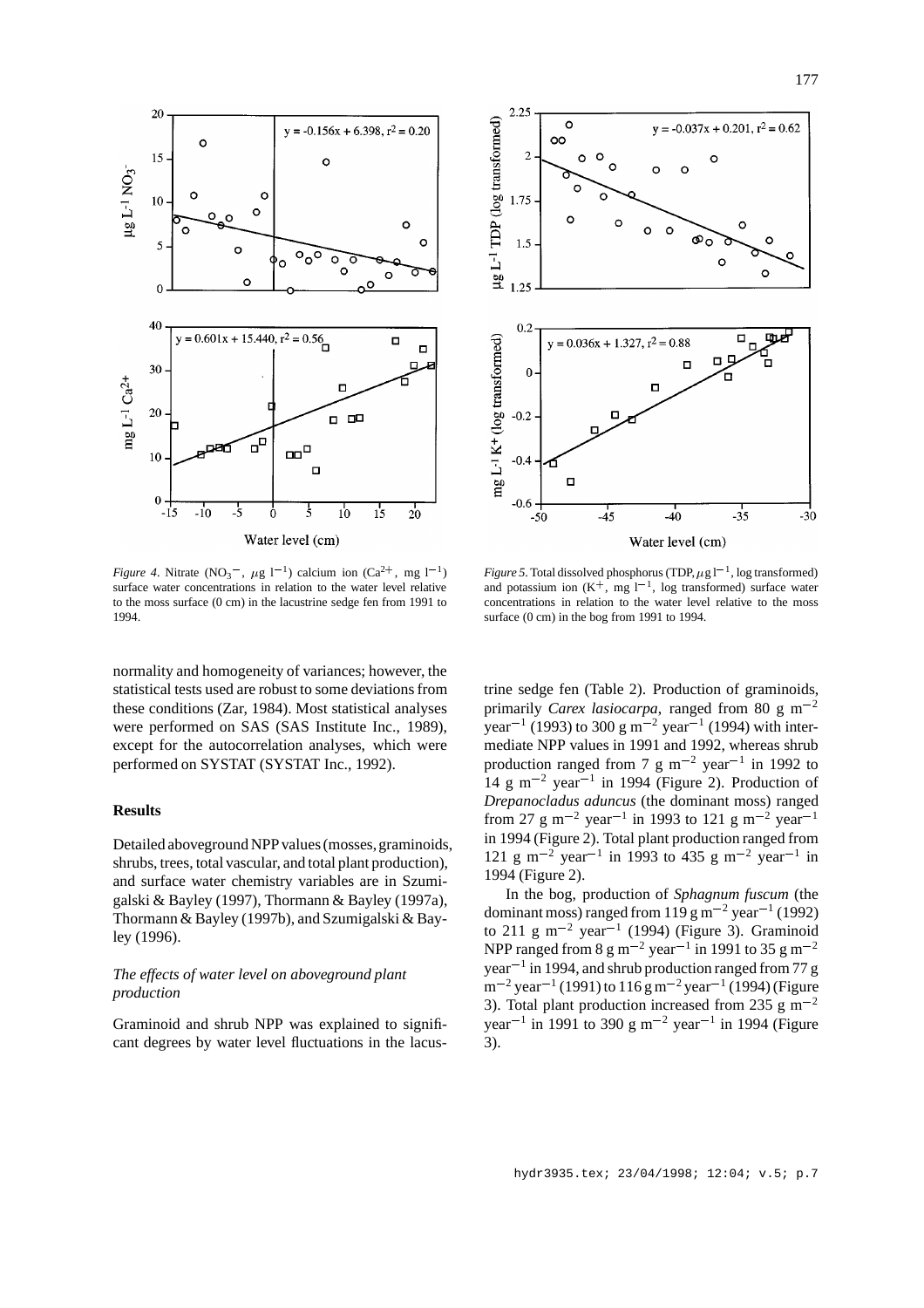*Table 2*. Correlation coefficients of moss, herb, and shrub production with surface water chemistry and climatic parameters in the bog and the lacustrine sedge fen (LSF) from 1991 through 1994. Abbreviations include: GDD = growing degree days, SRP = soluble reactive phosphorus, TP = total phosphorus,  $*$  0.05 > *p* > 0.01,  $*$  0.01 > *p* > 0.001, and  $*$   $*$  0.001 > *p* > 0.0001. Sample size (*n*) corresponds to the number of data points used in the regression analyses for the individual vegetation strata (moss, herb, and shrub strata).

|                  | <b>Bog</b>       |                          |                     | LSF |                                                    |                                 |
|------------------|------------------|--------------------------|---------------------|-----|----------------------------------------------------|---------------------------------|
|                  | $\boldsymbol{n}$ | Parameter                | r-square            | n   | Parameter                                          | r-square                        |
| Moss production  | 11               | Temperature              | $0.71***$           | 3   | Not determined due to<br>small sample size $(n=3)$ |                                 |
| Herb production  | 8                | Ammonium                 | $0.66*$             | 12  | Water level<br>Temperature                         | $0.53***$<br>$0.10*$            |
| Shrub production | 6                | <b>SRP</b><br><b>GDD</b> | $0.71*$<br>$0.27**$ | 12  | Nitrate<br>TP<br>Water level                       | $0.74*$<br>$0.22*$<br>$0.05***$ |

# *The effects of water level on surface water chemistry*

In the lacustrine sedge fen,  $NO_3^-$  and  $Ca^{2+}$  surface water concentrations correlated best with water level fluctuations. As the water level dropped,  $NO_3^-$  surface water concentrations increased, and surface water concentrations of  $Ca^{2+}$  decreased (Figure 4). The water level ranged from a mean growing season minimum of - 6.8 cm below the moss surface in 1992 to a maximum of 19.6 cm above the moss surface in 1994 (Figure 2). The depth of oxidation was greatest during the driest year and smallest during the wettest year. The pH ranged from annual means of 6.4 to 7.0. Adjusted conductivity was significantly lower in 1991 and 1992 than in 1993 and 1994, and alkalinity and  $HCO<sub>3</sub>$ <sup>-</sup> were both significantly lower in 1992 and 1993 than in 1994 (all  $p < 0.05$ ). All other surface water chemistry parameters were similar from 1991 to 1994 ( $p > 0.05$ ).

In the bog, surface water concentrations of  $K^+$  and g TDP correlated positively and negatively with water level fluctuations, respectively (Figure 5). The water level fluctuated a maximum of five cm between years. The lowest mean annual water level was measured in 1994 and the highest in 1993, with intermediate values in 1991 and 1992 (Figure 3). The depth of oxidation paralleled the water level fluctuations, with greater depths of oxidation in years with lower mean annual water levels. The pH ranged from annual means of 3.6 to 4.2, and adjusted conductivity, alkalinity, and  $HCO<sub>3</sub><sup>-</sup>$  were zero, due to the high acidity of bog waters. Surface water concentrations of  $K^+$  were significantly greater in 1994, the year with the lowest water level, than in any of the preceding three years, whereas  $Ca^{2+}$  concentrations were significantly

lower in 1994 than in 1991 to 1993 (both *p* <sup>&</sup>lt; 0.05). The remaining surface water chemistry variables were not significantly different during the four years of this study ( $p > 0.05$ ).

# *The effects of climate on aboveground plant production*

In the lacustrine sedge fen, air temperature was the only climatic variable that explained annual aboveground graminoid production to a significant degree (Table 2). Conversely, shrub and moss aboveground NPP were not explained to a significant degree by any climatic factor in the fen.

In the bog, production of *Sphagnum fuscum* and aboveground shrub NPP were explained to a significant degree by air temperature and GDD, respectively (Table 2). No other climatic variables explained aboveground plant production to a significant degree in the bog.

# **Discussion**

# *The effects of water levels on aboveground plant production*

#### *Lacustrine sedge fen*

Water levels explained graminoid aboveground production to a significant degree in this fen (Table 2). A similar relationship between water levels and graminoid production in Alberta peatlands has previously been reported by Szumigalski & Bayley (1997) and Thormann & Bayley (1997b). Also, Laitinen (1990) showed that graminoids, specifically *Carex*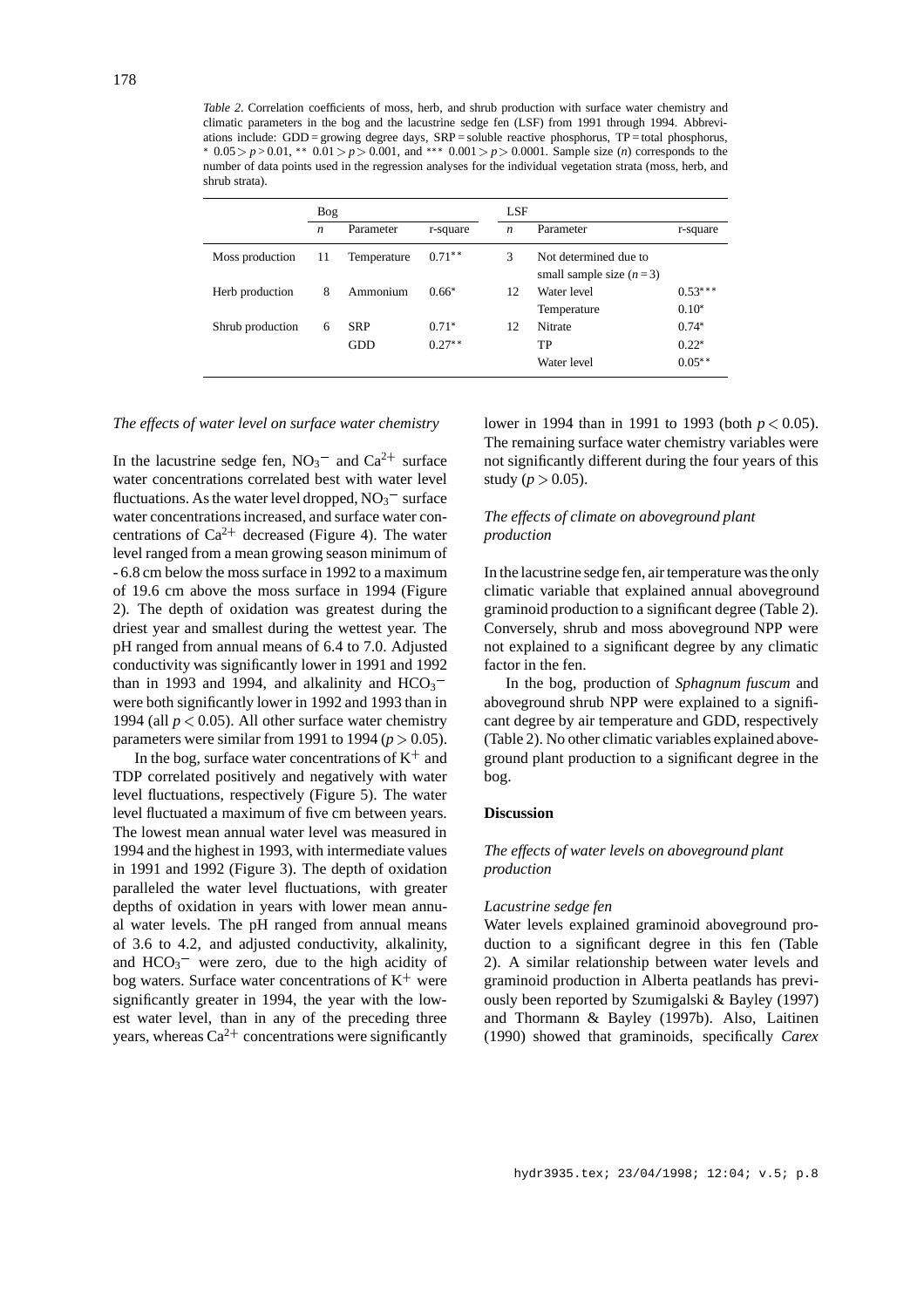spp., are more tolerant of water saturated soils than shrubs. Thormann & Bayley (1997b) showed that the water level rose by 22.4 cm from 1993 to 1994, and graminoid production increased by 376%. Szumigalski & Bayley (1997) reported that a drop of 14 cm in the water level caused the graminoid NPP to decrease by 40% in the same site between 1991 and 1992.

Total aboveground shrub production (terminal and radial NPP) in Alberta peatlands was explained to a significant degree by water levels (Thormann & Bayley, 1997b; Szumigalski & Bayley, 1997). The results of this study seemingly contradict previous findings as the relationship between water level and shrub production was positive between 1991 and 1994 (Table 2); however, this may have been an artifact. Our relationship was weak, possibly because shrubs in this fen almost exclusively inhabited dry hummocks and were rarely found growing in wet hollows. Moore (1989) and Wallén et al. (1988) demonstrated that shrub production is greater on hummocks than in hollows, as waterlogged soils inhibit oxygen absorption by shrub roots (Reader, 1978). The non-significant increase in shrub production observed over the four years of this study can be attributed to the larger size of the plants harvested. Larger individuals will have a greater productivity than smaller ones and a small increase in production from 1991 to 1994 can be expected (the size increases of the sampled shrubs were incidental over the four-year period).

Vance et al. (1995) showed that between 6,000 and 9,000 years ago, the southern boreal forest regions in Alberta experienced summer temperatures between 0.5 and 3.0 ˚C higher than at present. As a result, the water table dropped, which led to a northward migration of grasslands. Pollen diagrams from Lofty Lake (approximately 150 km north east of Edmonton) showed that woody plant species, such as *Salix* spp. and *Populus* spp., and Gramineae (grasses) exhibited a greater abundance during that period than during the cooler and moister period thereafter until the present (Lichti-Federovich, 1970). Furthermore, basal dates from peatlands in western Canada suggest that the water table was also lower in peatlands, which inhibited moss growth in fens (Zoltai & Vitt, 1990).

#### *Bog*

Aboveground graminoid and shrub production were explained most significantly by surface water concentrations of  $NH_4^+$  and SRP, respectively (Table 2). Even though the water level did not significantly affect moss,

graminoid, and shrub production from 1991 to 1994, the water level relative to the peat surface does influence the solubility of nutrients by affecting the redox potential of the peat. Under anoxic peat conditions, phosphorus solubility is enhanced, whereas nitrification rates are reduced (Bayley et al., 1985). Ullrich et al. (1984) demonstrated that ammonium affected the electrical membrane characteristics in *Lemna gibba* Gl., which resulted in a reduced  $K^+$  uptake rate into the roots of this aquatic herb. In addition, a transient  $NH_4^+$ -induced  $K^+$  efflux from roots in sweet potatoes has been reported by Munn & Jackson (1978). We speculate that a similar mechanism affected the graminoid species in the bog and that the effects of this mechanism were compounded by the low concentrations of  $K^+$  in the surface water in those two years. This may have led to a  $K^+$  deficiency and low graminoid production in the bog in 1991 and 1992 (Figure 3). In 1994,  $NH_4$ <sup>+</sup> concentrations in the surface water were substantially lower and  $K^+$  concentrations were significantly higher, possibly resulting in a diminished toxicity effect of NH $_4^+$  on graminoid growth and leading to a significant increase in graminoid production (Figure 3).

Surface water concentrations of SRP exhibited a strong positive relationship with shrub growth (Table 2). SRP concentrations in the surface water did not vary significantly among years; however, they were higher in 1992 and 1994 compared to 1991 (Thormann & Bayley, 1997b; Szumigalski & Bayley, 1997), possibly leading to increased shrub production.

#### *The effects of water levels on surface water chemistry*

#### *Lacustrine sedge fen*

Nitrate and calcium surface water concentrations correlated negatively and positively with water levels, respectively (Figure 4). We suggest that  $Ca^{2+}$  levels decreased due to decreased ground and surface water flow over and through calcium-rich bedrock and mineral soil. Thus, calcium influx into this fen may have been reduced during the years with lower water levels, although we did not measure water flow in either site as part of this study. If the water level and  $Ca^{2+}$  concentrations drop and are limiting in this fen, graminoid production may decrease.

Shrub production related best to  $NO<sub>3</sub>$ <sup>-</sup> surface water concentrations (Table 2). A negative correlation between water level and  $NO<sub>3</sub><sup>-</sup>$  surface water concentrations (Figure 4) indicates that shrub production may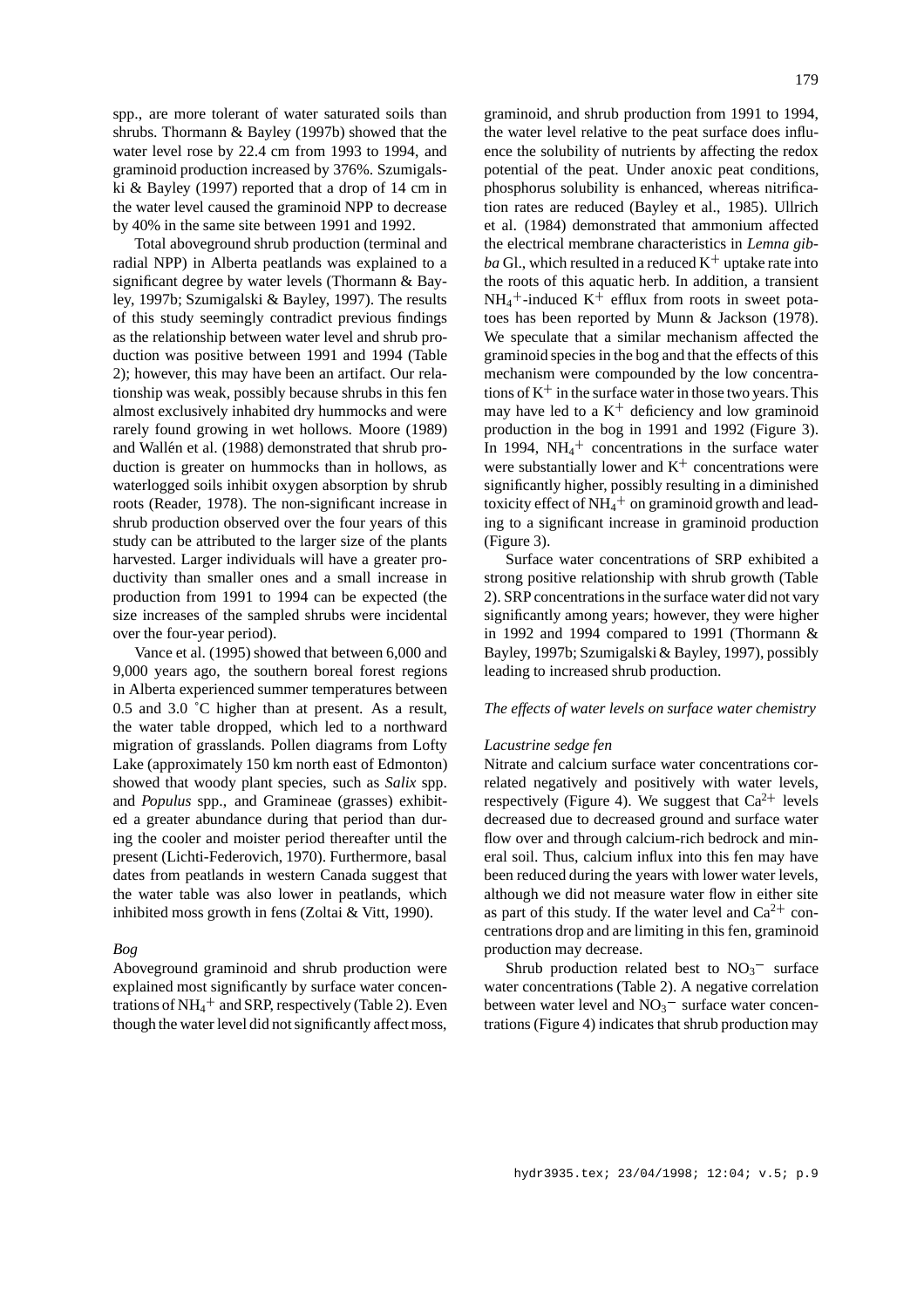increase under better aerated soils and greater availability of nutrients, as such processes as nitrification by soil microbes may be enhanced at lower water levels (Bayley et al., 1985). However, water and other nutrients, especially  $Ca^{2+}$ , may eventually limit shrub NPP if the water table drops significantly, and groundwater flow rates are altered as a result of increased atmospheric temperatures.

# *Bog*

Only TDP and  $K^+$  exhibited significant correlations with water levels in the bog (Figure 5). As the water level dropped, TDP surface water concentrations increased and  $K^+$  concentrations decreased. Vitt et al. (1995) hypothesized that this bog may be influenced by regional groundwater flow, thus, if the groundwater level drops, concentrations of highly soluble ions, such as  $K^+$ , may decrease in the surface water as well. Also, Pakarinen (1978) determined that soluble ions leach readily from the peatland surface to deeper peat layers in bogs during periods of low water levels. Furthermore, Clymo (1983) and Damman (1978) showed that  $K^+$  concentrations rapidly decrease with increasing peat depths, whereas other ions may be more tightly bound by *Sphagnum* spp. and thus remain largely unaffected by the groundwater. Therefore, a lowered water level may lead to decreased  $K^+$  surface water concentrations in this bog.

Our results contradict those of Bayley et al. (1985) who showed that phosphorus concentrations in the water column increased with higher water levels in a Florida marsh due to the increased solubility of phosphorus under reducing conditions; however, Richardson et al. (1978) and Vitt et al. (1995) reported that TDP concentrations are substantially higher at greater peat depths in peatlands (the latter study was conducted in the same bog). Therefore, we speculate that TDP concentrations increased in the surface water as water levels decreased due to a decreased dilution of TDP in the remaining water.

# *The effects of climate on plant production*

#### *Lacustrine sedge fen*

Gorham (1974) previously demonstrated that summer air temperatures explained *Carex* spp. production in eight North American and northern European wetlands between 42˚ to 68 ˚N latitude to a significant degree  $(r^2 = 0.71, p < 0.01)$ . His relationship was substantially stronger than ours (Table 2), which, we speculate,

is the result of the prominent role water level fluctuations played on graminoid production in the lacustrine sedge fen (Table 2). Furthermore, water level fluctuations significantly affected the concentration of some surface water chemistry variables (Figure 4), which could have further diminished the influence of growing season air temperature on graminoid production. The number of growing degree days (Droste, 1984) and latitude (Bernard & Gorham, 1978) have also been found to significantly affect graminoid production in North American wetlands; however, latitude was not a factor in this study and total growing season GDD were not significantly different from 1991 to 1994.

If climatic warming causes a drop in the water level, the results of this study suggest that shrub production will increase and graminoid production will decrease in this fen. Our four-year relationship between water level and shrub production was weak and contradicts previous findings for Alberta peatlands (Thormann & Bayley, 1997b; Szumigalski & Bayley, 1997). Decreased water availability and lower  $Ca^{2+}$  concentrations in the surface water may limit graminoid growth. Conversely, shrubs may have greater access to nutrients and water due to their frequent endo- and ectomycorrhizal associations that aid in nutrient uptake, especially phosphorus, and decrease water stress (Dhillion, 1994). Graminoids, especially members of the Cyperaceae, have generally low levels or no endo- and ectomycorrhizal infections of their root systems (Read & Haselwandter, 1981). An extensive examination of the mycorrhizal status of the dominant peatland plants in southern boreal Alberta is currently being conducted (unpubl. data). *Drepanocladus aduncus*, a hollow species, may also be limited by nutrients, water, and increased atmospheric temperatures, and we speculate that production of this drought-intolerant species (Gignac et al., 1991) will decrease as well. Therefore, we suggest that the vegetation composition of this lacustrine sedge fen will change if the water level drops in response to a warmer climate.

Gorham (1990) described the succession from sedge-dominated fens to poor fens to bogs. It is possible that this lacustrine sedge fen may undergo a similar succession under a drier, warmer climate, which would decrease the flow of nutrient-richer water from adjacent uplands into this fen. Shrubs may become the dominant vegetation by replacing graminoids, and *Sphagnum* spp. may replace the presently dominant non-*Sphagnum* moss species. This fen might gradually convert into a poor fen and, if the basin is large and moist enough, ultimately into a bog (Gorham,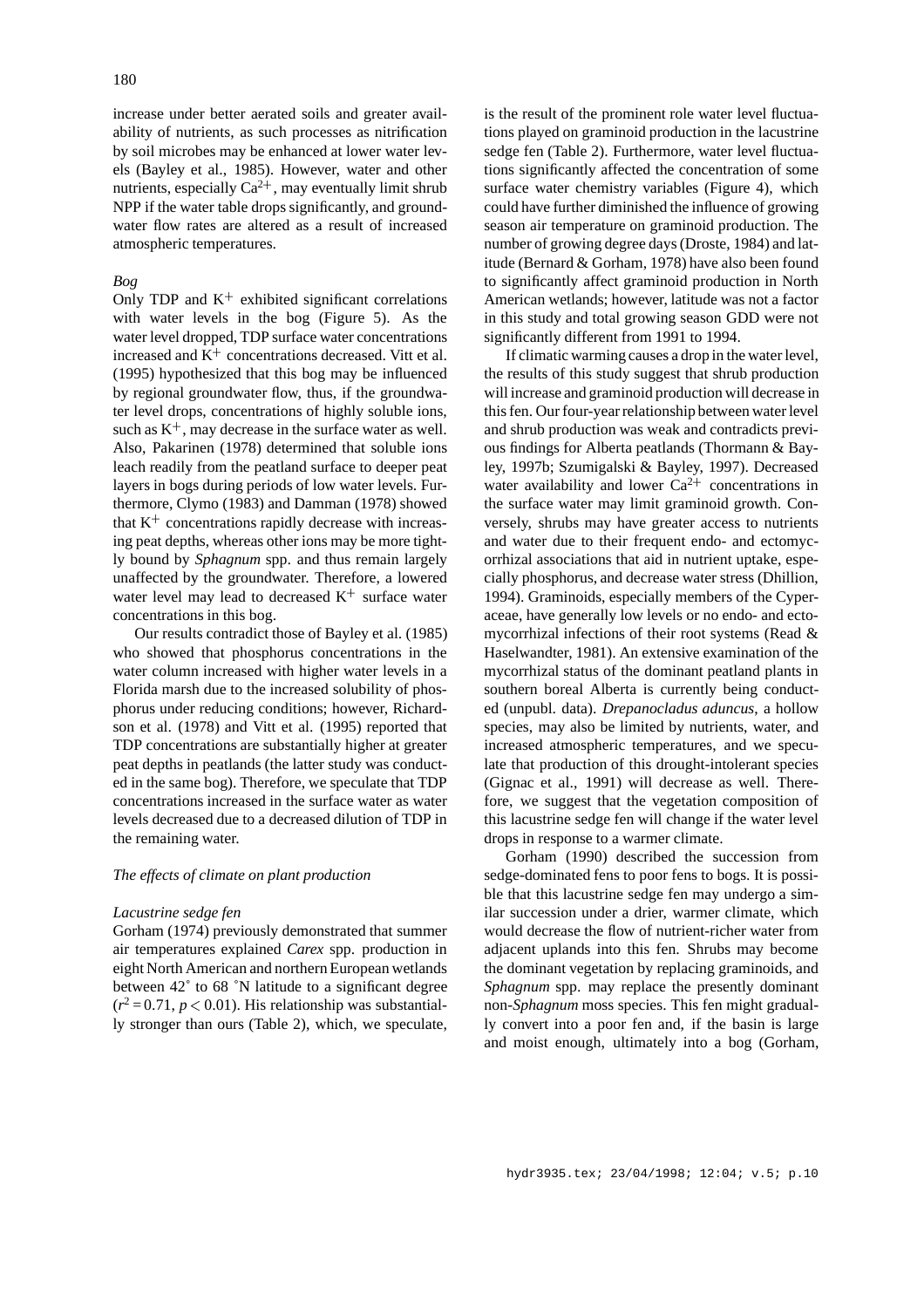1990) dominated by *Picea mariana* and *Sphagnum* spp. (Glaser & Janssens, 1986). However, peat growth is crucial for the formation of a bog from a poor fen, because it will ultimately result in the separation of the plant roots from the mineral ground water.

# *Bog*

A strong correlation between *Sphagnum* spp. production and temperature has previously been reported by Moore (1989) in five poor to moderate-rich fens in Quebec, Canada. His relationship was substantially weaker than ours  $(r^2 = 0.30$  versus  $r^2 = 0.71$ ) (Table 2) and may be the result of the variation in the peatlands he examined, whereas ours refers to the same bog over four years. Other studies found significant correlations between moss growth and timing of precipitation (Backéus, 1988) and the position of the water table with respect to the peat surface (Brock & Bregman, 1989). Neither of these two variables were significant in this study as the mean annual water level and timing and total amounts of precipitation did not vary significantly from 1991 to 1994 (Figure 3, Table 1).

Data on the effects of climatic variables on shrub production are scarce, and water level fluctuations (Thormann & Bayley, 1997b; Szumigalski & Bayley, 1997; Gorham, 1991; Hillman et al., 1990; Moore, 1989; Vasander, 1982) and surface water chemistry variables may affect shrub production to a greater extent and possibly mask the effects of climatic variables. The small observed increase in shrub production from 1991 to 1994 may be attributed to (1) the increased concentrations of soluble reactive phosphorus in the surface water, and (2) the age of the plants.

The mean annual water level did not vary significantly among years (Figure 3) and did not affect moss, graminoid, or shrub production directly. The effects of  $NH_4^+$  and low  $K^+$  surface water concentrations on graminoid production and tissue N concentrations were discussed earlier and ammonium toxicity in mosses has also been reported previously (Thormann & Bayley, 1997b; Vasander, 1982). Shrub and moss production were explained to significant degrees by GDD and air temperature, respectively, thus, increased atmospheric temperatures may lead to increased production of these two strata. Furthermore, a lowered water level resulting from warmer air temperatures may also lead to increased production of shrubs and trees. This relationship has been demonstrated in bogs in Finland (Vasander, 1982) and Alberta (Hillman et al., 1990) previously. In addition, Pakarinen (1978) determined that leaching rates of nutrients and minerals, especially K<sup>+</sup> , from surface to deeper peat layers are enhanced in bogs with a lowered water table. This may further compound the potential  $NH_4$ <sup>+</sup> toxicity on graminoid species and reduce their productivity. Therefore, we speculate that the vegetation composition of this bog may change in response to a warmer and drier climate. Moss and graminoid production may decline and deeper rooted mycorrhizal shrubs and trees may become the dominant vegetation strata by retaining their access to water, nutrients, and minerals. Fires may become more frequent (Flannigan & Van Wagner, 1991) and burn off peat (Gorham, 1994), possibly leading to the disappearance of peat from this site. Even though the peat layer is 5 m thick in this bog, decreases in peat thickness may also result due to increased rates of decomposition caused by increased atmospheric temperatures and lower water levels (Nicholson et al., 1997; Gignac and Vitt, 1994).

# **Conclusions**

The net primary production (NPP) of the moss, graminoid, and shrub strata, surface water chemistry variables, and water level fluctuations were measured in a bog and a lacustrine sedge fen from 1991 through 1994. Based on the data collected by Szumigalski & Bayley (1997) and Thormann & Bayley (1997b), inferences concerning global warming were made regarding these variables in the two peatlands. Although climatic variables explained only moss NPP to a significant degree in the bog, higher atmospheric temperatures may lead to decreased water levels (Shedlock et al., 1993) and affect the peatland microclimate. These changes may affect plant growth and nutrient mineralization (Dise et al., 1993) by affecting the redox potential of the peat. This study shows that even annual fluctuations of the water level significantly affect some surface water chemistry variables and aboveground plant production in this lacustrine sedge fen and bog. Shrub NPP increased and moss and graminoid NPP decreased, supporting hypotheses one and two. Hypothesis three was rejected, as only two surface water chemistry variables showed significant correlations with water levels in either site, thus, not all surface water nutrients may become limiting to plant growth due to decreased water levels in response to increased atmospheric temperatures. Although peatland drainage experiments have shown that the vegetation composition and plant production of the pre- and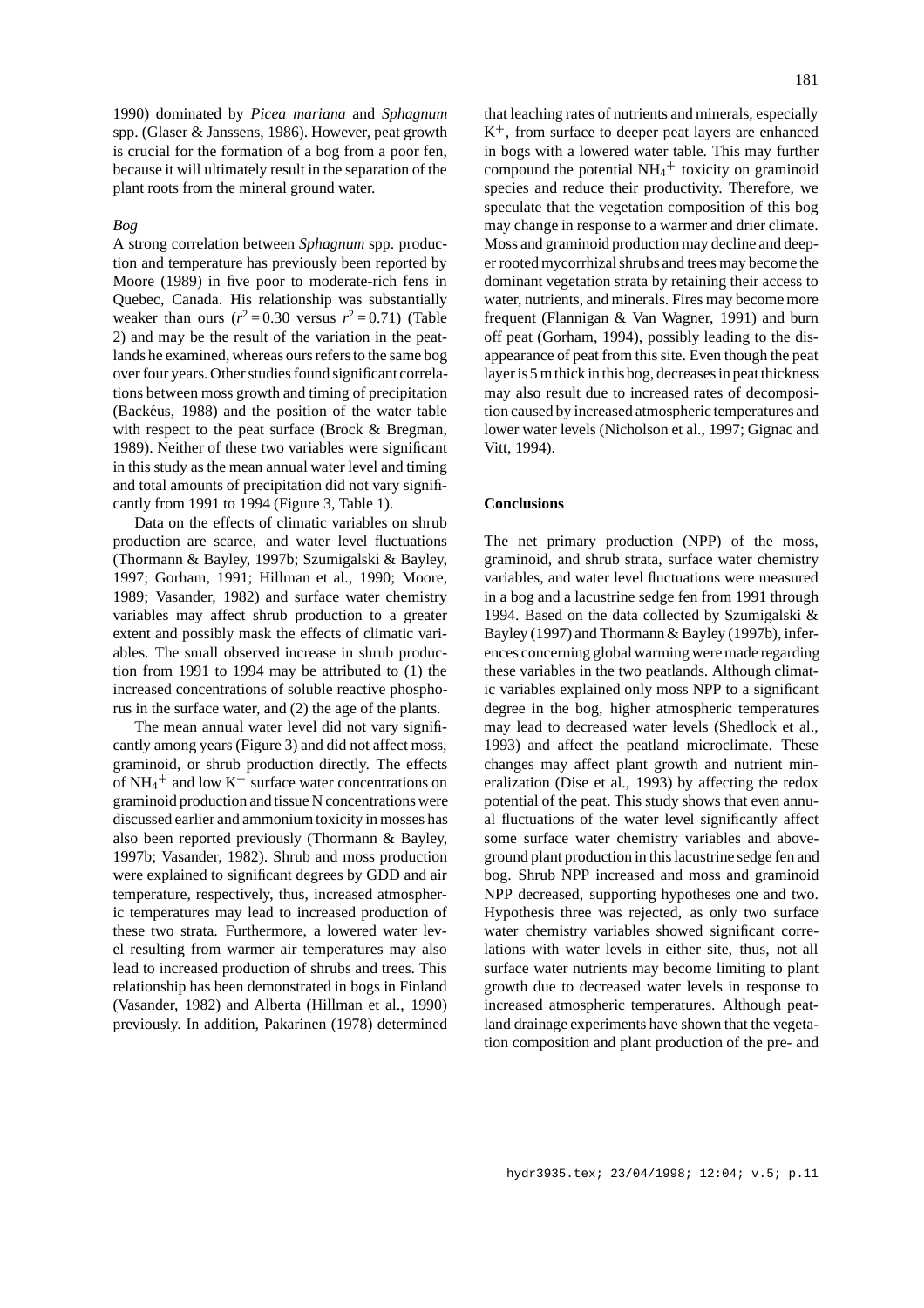post-drained peatland differs significantly (Vasander, 1982), such experiments are disruptive to the ecosystem. Our study is not disruptive and still shows that aboveground plant production is significantly affected by water level changes that may ultimately result from higher atmospheric temperatures.

We speculate that a warmer and drier climate may lead to a succession from the lacustrine sedge fen to a poor fen and ultimately to a bog (if peat growth can separate the vegetation strata from the mineral ground water flow). Graminoid and non-*Sphagnum* moss species may be displaced by shrubs and trees or replaced with *Sphagnum* spp., respectively. Peat may disappear due to increased fire occurrences and increased rates of decomposition, whereby the bog may succeed into an 'upland-type' forest ecosystem, where shrubs and trees dominate and mosses contribute less significantly to the total production of the ecosystem. Sedge-dominated fens may experience these changes before shrub- and tree-dominated bogs due to the different environmental requirements of the dominant vegetation strata in these two types of peatlands. This remains speculation though, as our data can not predict future vegetation composition changes; however, Nicholson et al.'s (1997) model predicted similar vegetation responses and a 780 km northward migration of southern boreal peatlands under a  $2xCO<sub>2</sub>$ scenario in central Alberta. Furthermore, Gignac and Vitt (1994) predicted the disappearance of bryophyte indicator species from bogs and fens in southern boreal peatlands in western Canada as a results of global warming as well.

#### **Acknowledgements**

We greatly appreciate the field and laboratory assistance of E. Joyce, R. Mewhort, S. Urban, E. Marshall, J. White, G. Hutchinson, and P. Burgess. Also, many thanks to R. Bryant for permitting us to do our research on his property. Earlier versions of this manuscript were critically reviewed by I. Backéus and one anonymous referee and we are thankful to them. This research was supported by National Science and Engineering Research Council grants to S. E. Bayley and Canadian Circumpolar Institute/Boreal Alberta Research grants from the University of Alberta to A. R. Szumigalski and M. N. Thormann.

#### **References**

- Anderson, L. E., 1990. A checklist of *Sphagnum* in North America north of Mexico. Bryologist 93: 500–501.
- Anderson, L. E., H. A. Crum & W. R. Buck, 1990. List of the mosses of North America north of Mexico. Bryologist 93: 448–499.
- Armentano, T. V. & E. S. Menges, 1986. Patterns of change in the carbon balance of organic soil-wetlands of the temperate zone. J. Ecol. 74: 755–774.
- Backéus, I., 1990. Production and depth distribution of fine roots in a boreal open bog. Ann. bot. fenn. 27: 261–265.
- Backéus, I., 1988. Weather variables as predictors of *Sphagnum* growth in a bog. Holarctic Ecol. 11: 146–150.
- Bayley, S. E., J. Zoltek Jr., A. J. Herman, T. J. Dolan & L. Tortora, 1985. Experimental manipulation of nutrients and water in a freshwater marsh: Effects on biomass, decomposition, and nutrient accumulation. Limnol. Oceanogr. 30: 500–512.
- Bernard, J.M. & E. Gorham, 1978. Life history aspects of primary production in sedge wetlands. In R. E. Good, D. F. Whigham & R. L. Simpson (eds), Freshwater Wetlands: Ecological Processes and Management Potential. Academic Press, New York, NY, USA: 39–53.
- Bridgham, S. D., S. P. Faulkner & C. J. Richardson, 1991. Steel rod oxidation as a hydrologic indicator in wetland soils. Soil Sci. Soc. am. J. 55: 856–862.
- Brock, C. M. & R. Bregman, 1989. Periodicity in growth, productivity, nutrient content and decomposition of *Sphagnum recurvum* var. *mucronatum* in a fen woodland. Oecologia 80: 44-52.
- Chapin III, F. S., N. Fetcher, K. Keilland, K. R. Everett & A. E. Linkens, 1988. Productivity and nutrient cycling of Alaskan tundra: Enhancement of flowing soil water. Ecology 69: 693– 702.
- Clymo, R. S., 1983. Peat. In A. J. P. Gore (ed.), Mires: Swamp, Bog, Fen and Moor. Vol. A, General Studies. Elsevier Scientific Publishing, Amsterdam, The Netherlands: 159–224.
- Clymo, R. S., 1970. The growth of *Sphagnum:* Methods of measurement. J. Ecol. 58: 13–49.
- Damman, A. W. H., 1978. Distribution and movement of elements in ombrotrophic peat bogs. Oikos 30: 480–495.
- Dhillion, S. S., 1994. Ectomycorrhizae, arbuscular mycorrhizae, and *Rhizoctonia* sp. of alpine and boreal *Salix* spp. in Norway. Arc. Alp. Res. 26: 304–307.
- Dise, N. B., E. Gorham & E. S. Verry, 1993. Environmental factors controlling methane emissions from peatlands in northern Minnesota. J. Geophys. Res. Atmos. 98: 10583–10594.
- Droste, M., 1984. Above ground standing crop and production of *Carex gracilis* CURT. in a fen. Hydrobiol. J. 100: 533– 538.
- Ecoregions Working Group, 1989. Ecoclimatic regions of Canada, first approximation. Canada Committee on Ecological Land Classification, Ecological Land Series, No. 23. Sustainable Development Branch, Canadian Wildlife Service, Conservation and Protection, Environment Canada, Ottawa, Ontario, Canada, 118 pp.
- Environment Canada, 1982. Canadian Climate Normals, 1951– 1980, Temperature and Precipitation, Prairie Provinces. Canadian Climate Program, Ottawa, Ontario, Canada, 429 pp.
- Flannigan, M. D. & C. E. Van Wagner, 1991. Climate change and wildfire in Canada. Can. J. For. Res. 21: 66–72.
- Gignac, L. D. & D. H. Vitt, 1994. Responses of northern peatlands to climate change: Effects on bryophytes. J. Hattori Bot. Lab. 75: 119–132.
- Gignac, L. D., D. H. Vitt, S. C. Zoltai & S. E. Bayley, 1991. Bryophyte response surfaces along climate, chemical, and physi-